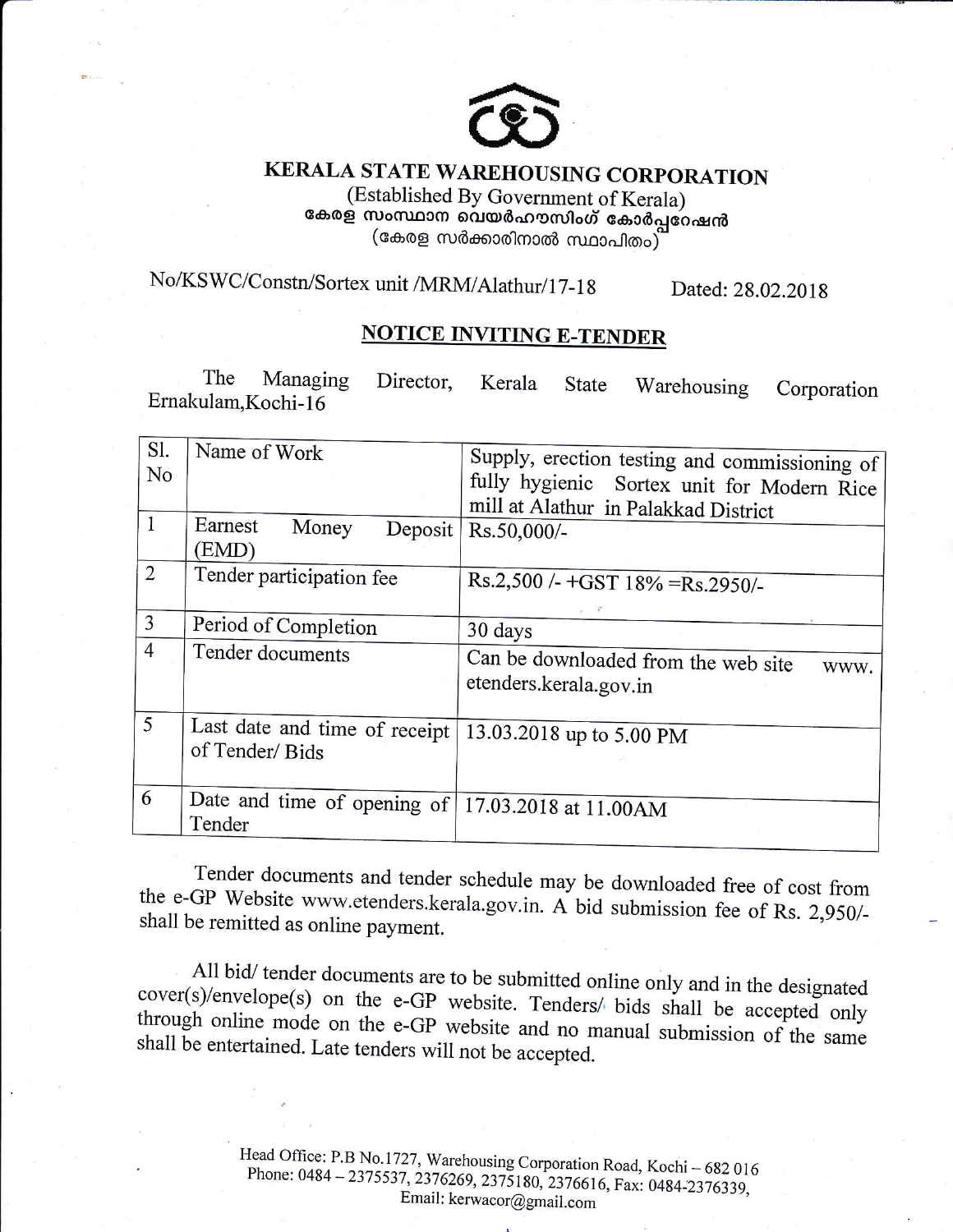

## KERALA STATE WAREHOUSING CORPORATION

(Established By Government of Kerala) കേരള സംസ്ഥാന വെയർഹൗസിംഗ് കോർപ്പറേഷൻ (കേരള സർക്കാരിനാൽ സ്ഥാപിതം)

Tender documents duly filled and signed, Bid capacity certificates, Epayment form filled ,Original Preliminary Agreement in stamp paper worth Rs.200/and EMD exemption Certificate (if any) shall be submitted in on line and subsequently in a separate cover physically on or before 16.03.2018, 5PM. More details on EMD & Cost of Tender documents/ bid submission fee are mentioned in the tender notice.

The bids shall be opened online at the office of the Managing Director, Kerala State Warehousing Corporation, PB No. 1727, Kochi-16 on 17.03.2018 at 11.00 AM by the Executive Engineer <Competent Tender Opening Authority> in the presence of the Bidders / their representatives who opt to be present. If the tender opening date happens to be on a holiday or non-working day due to any valid reason, the tender opening process will be done on the next working day at same time and place.

Online Tenders/ bids are to be accompanied with a preliminary agreement executed in Kerala stamp paper worth Rs.200/-. Tenders/ bids received online without the preliminary agreement will not be considered and shall be summarily rejected. Further details can be had from the NIT or Office of the Executive Engineer, Kerala State Warehousing Corporation during working hours.

All other existing conditions related to e-tendering of Kerala PWD will be applicable in this tender also. The Kerala State Warehousing Corporation will not be responsible for any error like missing of schedule data while downloading by the Bidder.

**Managing Director** 

Head Office: P.B No.1727, Warehousing Corporation Road, Kochi - 682 016 Phone: 0484-2375537, 2376269, 2375180, 2376616, Fax: 0484-2376339, Email: kerwacor@gmail.com